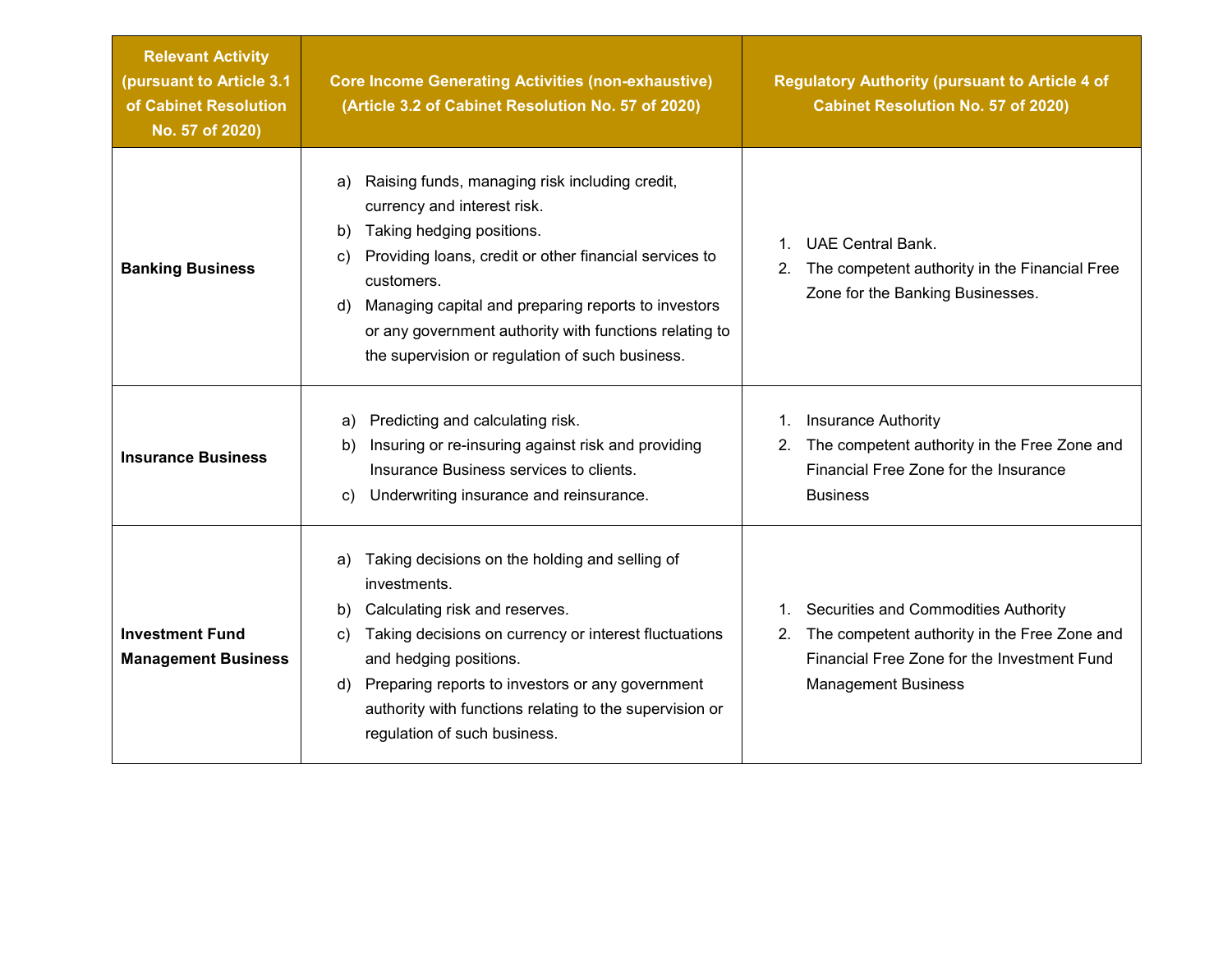| Lease-Finance<br><b>Business</b>          | Agreeing funding terms.<br>a)<br>Identifying and acquiring assets to be leased (in the<br>b)<br>case of leasing).<br>Setting the terms and duration of any financing or<br>C)<br>leasing.<br>Monitoring and revising any agreements.<br>d)<br>Managing any risks.<br>e)       | <b>UAE Central Bank</b><br>$\mathbf{1}$<br>The competent authority in the Free Zone and<br>2.<br>Financial Free Zone for the Lease-Finance<br><b>Business</b> |
|-------------------------------------------|-------------------------------------------------------------------------------------------------------------------------------------------------------------------------------------------------------------------------------------------------------------------------------|---------------------------------------------------------------------------------------------------------------------------------------------------------------|
| <b>Headquarter Business</b>               | Taking relevant management decisions.<br>a)<br>Incurring operating expenditures on behalf of group<br>b)<br>entities.<br>Coordinating group activities.<br>C)                                                                                                                 | Ministry of Economy<br>1.<br>2. The competent authority in the Free Zone and<br>Financial Free Zone for the Headquarter<br><b>Business</b>                    |
| <b>Shipping Business</b>                  | Managing crew (including hiring, paying and<br>a)<br>overseeing crewmembers).<br>Overhauling and maintaining ships.<br>b)<br>Overseeing and tracking shipping.<br>C)<br>Determining what goods to order and when to deliver<br>d)<br>them, organizing and overseeing voyages. | Ministry of Economy<br>1.<br>The competent authority in the Free Zone and<br>2.<br>Financial Free Zone for the Shipping Business                              |
| <b>Holding Company</b><br><b>Business</b> | Activities related to a Holding Company Business.                                                                                                                                                                                                                             | Ministry of Economy<br>1.<br>The competent authority in the Free Zone and<br>2.<br>Financial Free Zone for the Holding Company<br><b>Business</b>             |